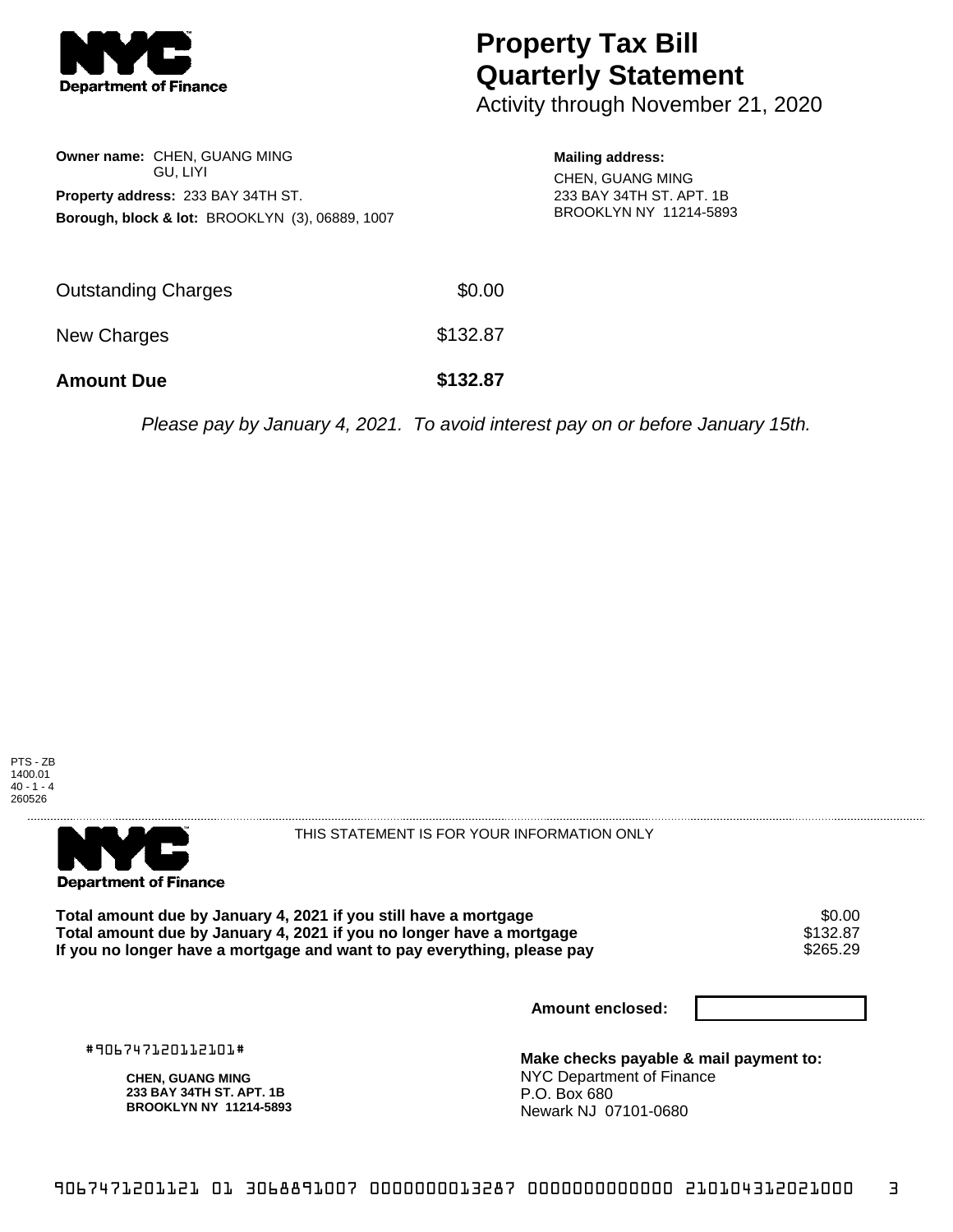

|                                                                                                |                 | Amount                                                                                                                                                                                                 |  |
|------------------------------------------------------------------------------------------------|-----------------|--------------------------------------------------------------------------------------------------------------------------------------------------------------------------------------------------------|--|
| Outstanding charges including interest and payments                                            | 01/01/2021      | \$0.00<br>\$129.03<br>\$3.84                                                                                                                                                                           |  |
|                                                                                                |                 | \$132.87                                                                                                                                                                                               |  |
|                                                                                                |                 | Amount                                                                                                                                                                                                 |  |
|                                                                                                | 04/01/2021      | \$129.03<br>\$3.84                                                                                                                                                                                     |  |
| Total tax year charges remaining                                                               |                 |                                                                                                                                                                                                        |  |
| If you pay everything you owe by January 4, 2021, you would save:                              |                 |                                                                                                                                                                                                        |  |
|                                                                                                |                 |                                                                                                                                                                                                        |  |
|                                                                                                | Overall         |                                                                                                                                                                                                        |  |
|                                                                                                | <b>Tax Rate</b> |                                                                                                                                                                                                        |  |
|                                                                                                |                 |                                                                                                                                                                                                        |  |
|                                                                                                |                 |                                                                                                                                                                                                        |  |
|                                                                                                |                 | <b>Taxes</b>                                                                                                                                                                                           |  |
|                                                                                                | \$4,898         |                                                                                                                                                                                                        |  |
|                                                                                                |                 |                                                                                                                                                                                                        |  |
|                                                                                                |                 | \$523.80<br>\$523.80                                                                                                                                                                                   |  |
| Original property tax billed in June 2020<br>Change In Property Tax Bill Based On New Tax Rate |                 |                                                                                                                                                                                                        |  |
|                                                                                                |                 | <b>Activity Date Due Date</b><br><b>Activity Date Due Date</b><br>How We Calculated Your Property Tax For July 1, 2020 Through June 30, 2021<br>10.5370%<br>10.6940%<br>\$4,898 x 10.6940%<br>\$523.80 |  |

Please call 311 to speak to a representative to make a property tax payment by telephone.

For information about the interest rate charged on late payments, visit nyc.gov/taxbill.

## **Home banking payment instructions:**

- 1. **Log** into your bank or online bill pay website.
- 2. **Add** the new payee: NYC DOF Property Tax. Enter your account number, which is your boro, block and lot, as it appears here: 3-06889-1007 . You may also need to enter the address for the Department of Finance. The address is P.O. Box 680, Newark NJ 07101-0680.
- 3. **Schedule** your online payment using your checking or savings account.

## **Did Your Mailing Address Change?**

If so, please visit us at **nyc.gov/changemailingaddress** or call **311.**

When you provide a check as payment, you authorize us either to use information from your check to make a one-time electronic fund transfer from your account or to process the payment as a check transaction.